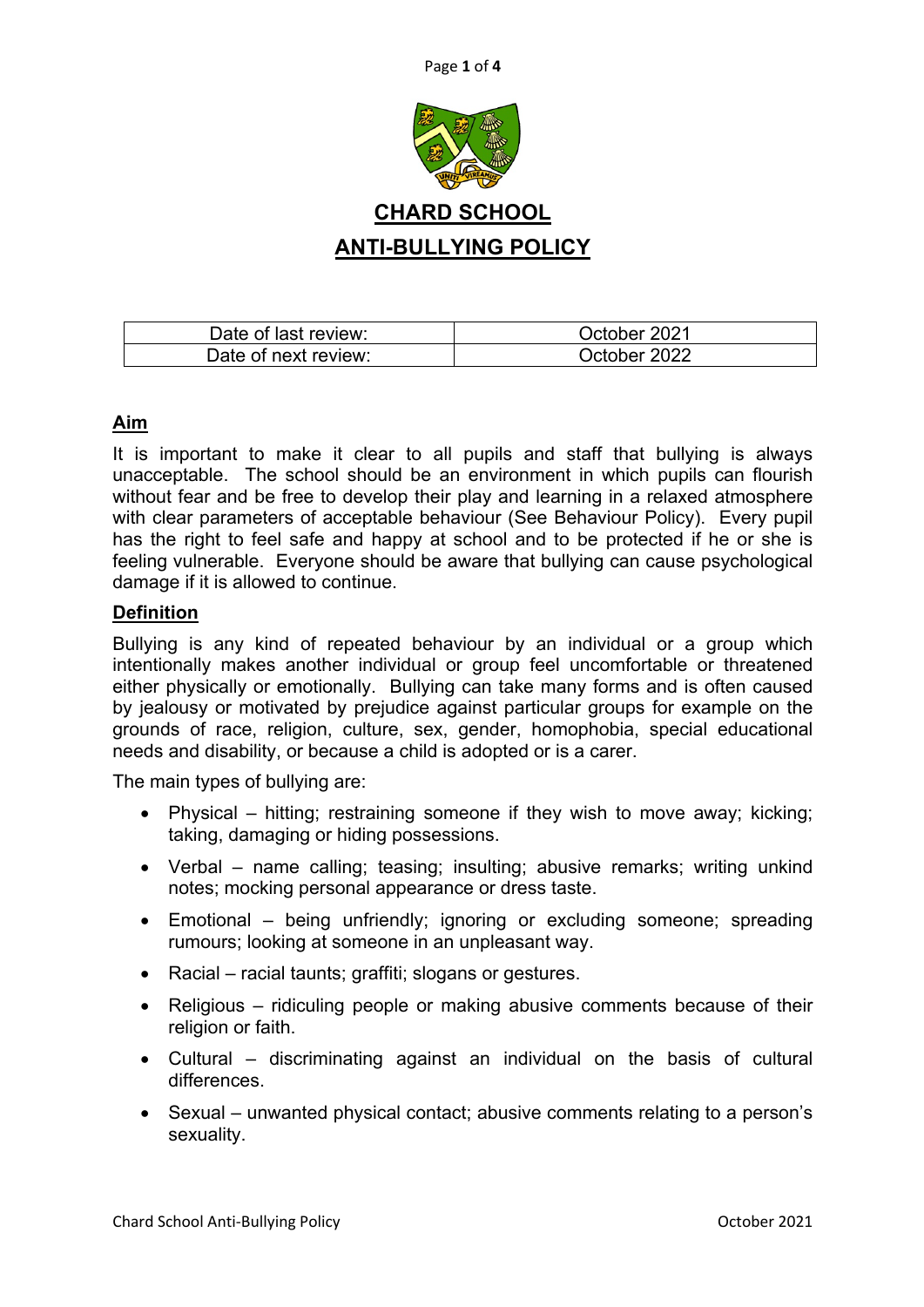- Homophobic bullying motivated by a prejudice against lesbian, gay, bisexual or transgender (LGBT) people.
- Disability and SEN excluding someone from activities because of their disability or Special Educational Needs; making unkind comments or calling someone names related to their disability.
- Cyber using any electronic media such as email, text messages, social networking sites or voicemail to send messages intended to make the recipient feel threatened or uncomfortable.

## **Possible signs of bullying**

Pupils who are being bullied often show changes in behaviour e.g. becoming more nervous than usual, seeking the company of adults, complaining of feeling ill, finding that their possessions are going missing. Their work may begin to suffer through lack of concentration or willingness to be seen to do well, and they may show reluctance to come to school.

### **Staff attitude**

Staff at Chard School take all forms of bullying seriously and intervene to prevent incidents from taking place or developing. Teachers attempt to establish a climate of trust and respect for all. Aspects of anti-bullying are included in tutor group sessions and PSHE (Personal, Social and Health Education) lessons, assemblies and in curriculum lessons such as RS, English or Drama. Pupils must be encouraged to feel that they can tell any member of staff that they are being bullied, and that the member of staff will be prepared to listen to them, believe them and take quick but appropriate and sensitive action. Pupils should also be encouraged to tell staff if they feel that another pupil is being bullied.

#### **Procedure when bullying has been alleged**

In the first instance, a Class Teacher or Form Tutor will be the person most likely to deal with the incident. In the absence of the Class Teacher or Form Tutor, any allegations should be reported to the Head or Deputy Head, whether they occur at school or outside school. It is appropriate to make it clear to the bully that his or her behaviour, which has caused distress to the victim, is unacceptable and must stop immediately and to tell the victim that any form of revenge is unacceptable.

In dealing with the incident, staff must

- Take the problem seriously
- Investigate the incident
- Interview the victim and the bully separately
- Where possible arrange a meeting between them
- Interview witnesses if possible
- Decide on appropriate action

The action may include one or more of the following

- Imposing sanctions against the bully
- Providing support and advice to the victim
- Holding lessons, class discussions or assemblies about bullying
- Informing the parents of both the victim and the bully
- Informing staff about the incident and action taken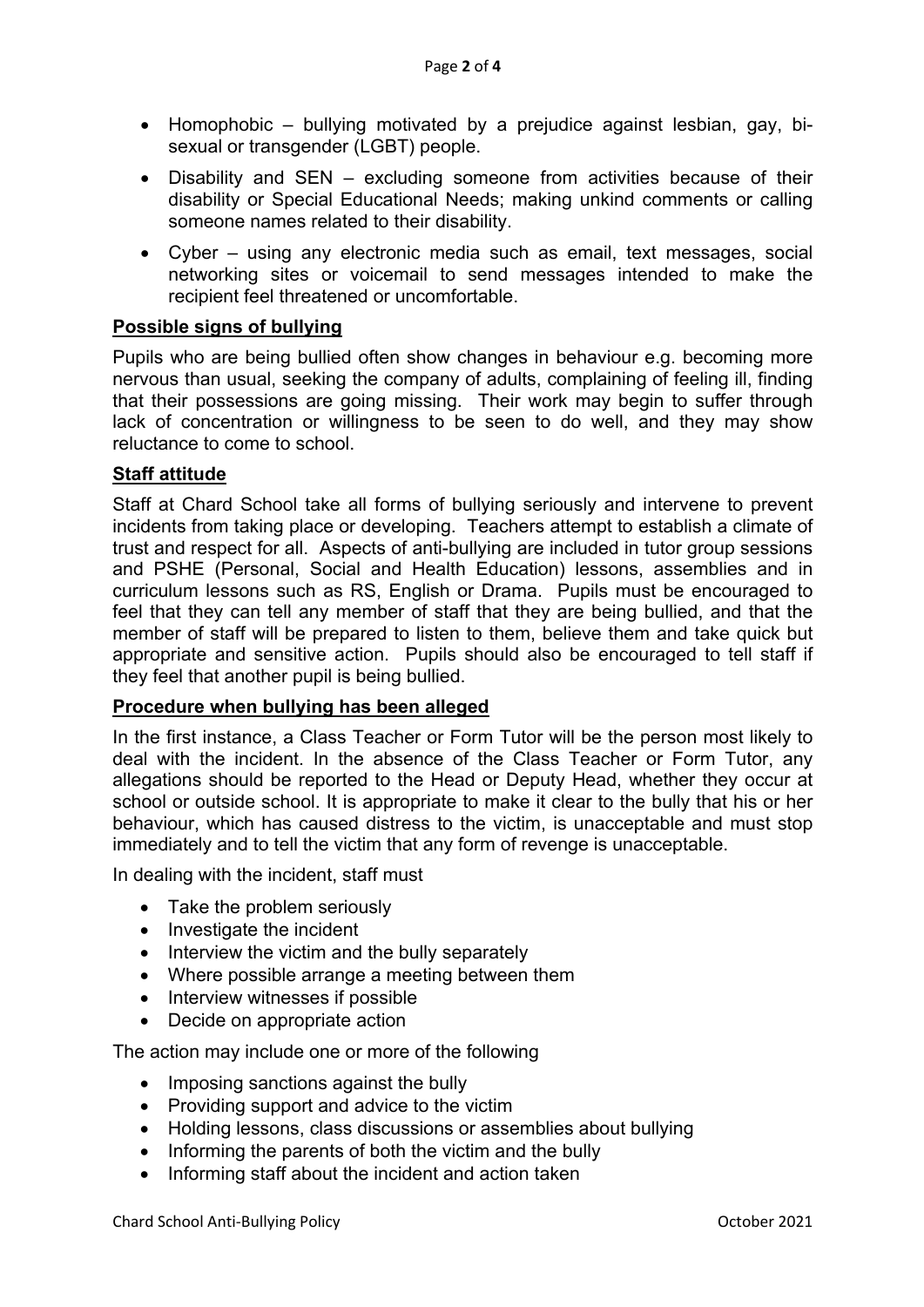It is the responsibility of all staff to actively support children who are being bullied and to act in a supportive and confidential manner if a child approaches them with an allegation of bullying.

A clear, factual, written record must be kept of the incident, interviews and action taken. The Head should be informed. A log of the incident is to be kept with the Head in order to enable patterns to be identified and the full details are kept in the pupils' files.

If the bullying behaviour continues, the parents of both pupils will be informed and asked to come into school to discuss the matter with the Head and other staff. The Head will see the pupils separately or together. If the situation is still not resolved, then sanctions such as suspension or exclusions may have to be invoked.

### **Prevention**

- Code of conduct through the consistent promotion of behaviour that implicitly and explicitly recognises respect for person and property. This includes teachers ensuring that the mode of speech and behaviour deployed by pupils in the classroom is always appropriate.
- Curriculum through PSHE, and within the programmes of individual subjects (including assemblies), to provide opportunity for children to develop social skills and an understanding and tolerance of others both through content of lessons and activities.
- Pastoral through teachers actively monitoring the needs of their classes and responding to early indications of problems, and by vigilance during duty time, including playgrounds, toilets, changing rooms and other areas where bullying might occur.
- Classroom management an orderly classroom reduces the potential for incidents leading to conflict.

## **Parents**

Parents who are concerned that their child might be being bullied or who suspect that their child may be the perpetrator of bullying should contact the Class Teacher/ Form Tutor or Head immediately. Parents have a responsibility to support Chard School's anti-bullying policy and encourage the child to be a positive member of the school.

## **Summary**

It is the responsibility of everyone concerned with the school to ensure that bullying is not allowed at Chard School. Pupils and parents must feel able to approach staff to report instances of suspected bullying in the knowledge that their concerns will be taken seriously. Staff must be vigilant at all times, but especially at break times and lesson change when children are moving around the school. Staff should regularly use teaching methods that encourage cooperation between different groupings of pupils, so that pupils may extend their relationships beyond a small group of friends. The subject of bullying, why it happens, appropriate behaviour and ways of dealing with it are dealt with in PSHE.

The general issues of bullying and any specific concerns are raised at regular staff meetings and professional development days. Chard School staff are fully informed of the school's policy and periodic training is undertaken to increase staff awareness.